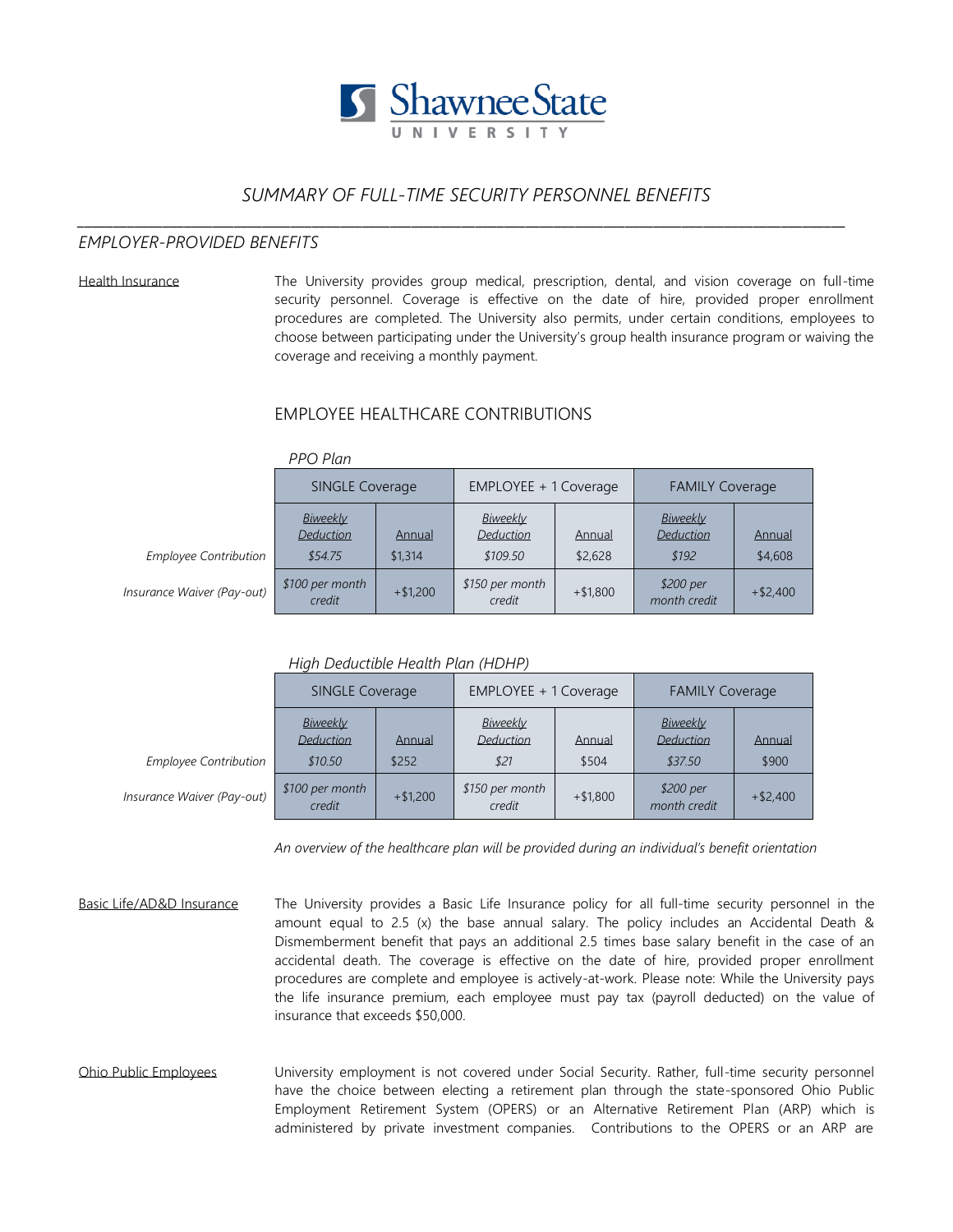mandatory at the present time. There is a 120-day election period to enroll. Current vendors approved by the State Department of Insurance for the ARP are Equitable, Great American Life, Lincoln National Life, TIAA-CREF, and VALIC (subject to change). Current employee and employer contribution rates are shown below.

### Retirement System (OPERS) Or Alternative Retirement Plan (ARP)

| Effective 7/1/17                   | <b>OPERS State Retirement</b> | Alternative Retirement Plan |  |
|------------------------------------|-------------------------------|-----------------------------|--|
| Employee Contribution              | 10.00%                        | 10.00%                      |  |
| <b>SSU Retirement Contribution</b> | 14 00%                        | 11 5 6 %                    |  |
| <b>OPERS Unfunded Liability</b>    |                               | 2.44%                       |  |

Sick Leave Full-time twelve-month security personnel receive 120 hours of sick leave credit upon hire. After the first year of employment and thereafter sick leave accrues based upon the employee's full-time equivalency (FTE) percentage. This is normally accrued at 4.62 hours per pay period. Employees may transfer into his/her University sick leave account any accumulated, documented, and verified sick leave balance that has been accumulated in the public service in the State of Ohio, provided that his/her re-employment takes place within ten (10) years of the date on which the employee was last terminated from public service. Vacation Leave Full-time twelve-month security personnel accrue vacation leave beginning at 10 days per year. Security vacation policy 4.83, provides for graduated accruals based upon years of service with the University. Personal Days One (1) day of paid leave to be used by November 7th of each year. Tuition Waiver The University provides fee waivers to employees, their spouses, and dependent children (24 years of age or younger). Employees may take up to two courses not to exceed 6 credit hours per semester. Spouses and children have a maximum allowance of 160 semester hours, 240 quarter hours, or the equivalent combination of quarter and semester hours. Enrollment follows our regular registration process that is available to the general student body. Health Clinic **Employees may utilize the University Health Clinic as needed for the payment of \$20 per visit. These** payments will be processed through payroll deduction and employees will be required to complete a payroll deduction authorization form at the time the services are rendered. Athletic Center Membership to the Sports Center is FREE for active full-time employees and immediate family members. (Spouse and dependent children age 14 and older) Library Our Library is available to you and your family members during their normal operating hours. Parking **Def-street parking and/or designated faculty & staff parking is free at the present time. A key card** to access the restricted faculty and staff parking lot can be obtained in Human Resources.

*DISCLAIMER: The above information is intended solely as a summary and should not be construed as a guarantee of a specific benefit. University provided benefits are subject to change according to appropriate labor agreement revisions, Board of Trustee policies, or legislative/regulatory changes in law.*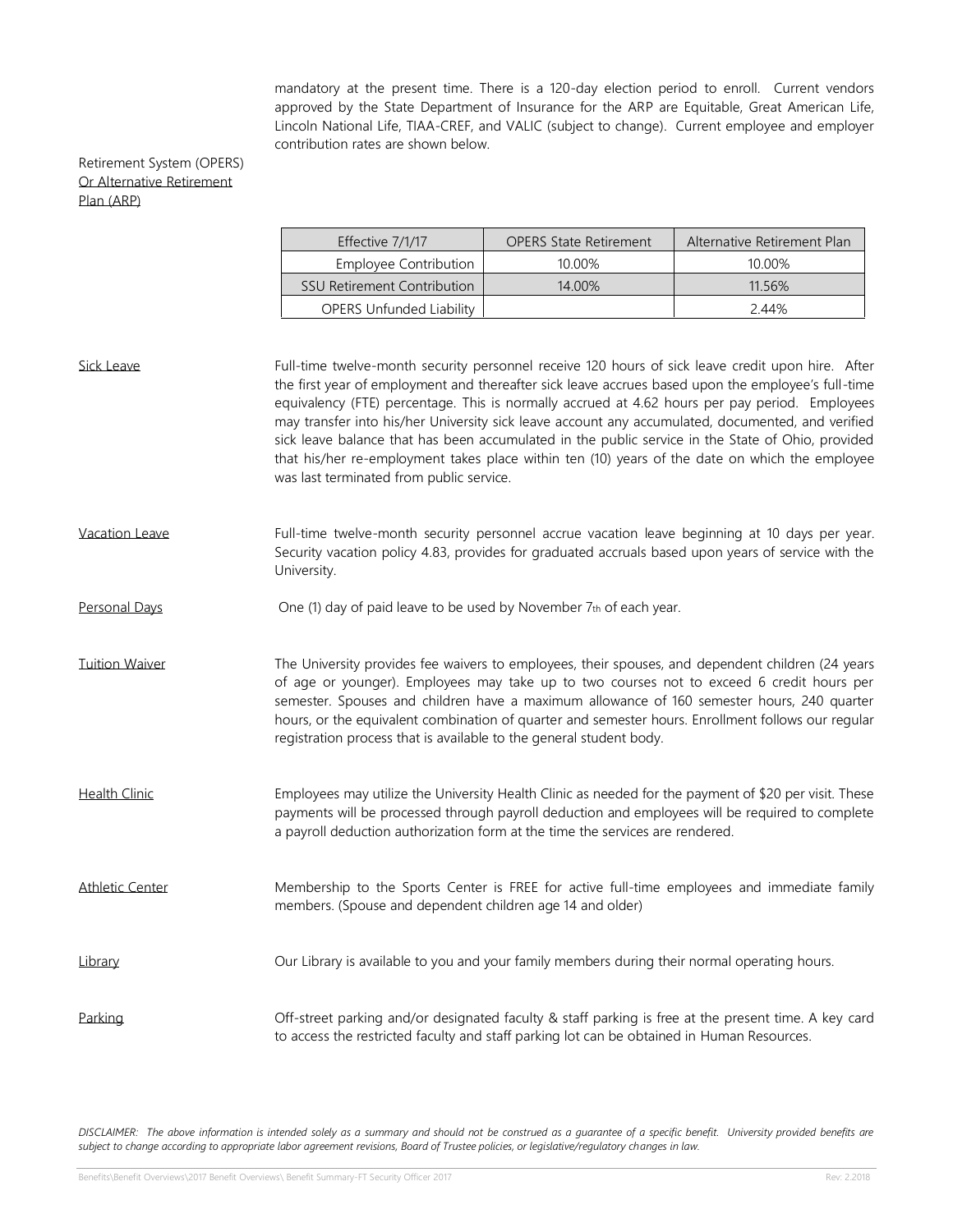| Direct Deposit/PayCard                      | University employees are paid on a biweekly basis. For your convenience, you may have your<br>paycheck direct deposited to any bank of your choice or you may have your pay deposited to the<br>U.S. Bank Pay Card.                                                                                                                                                                                                                                                                                                                      |                            |                                                                                                                                                                                                                                                                                                                                   |  |  |  |
|---------------------------------------------|------------------------------------------------------------------------------------------------------------------------------------------------------------------------------------------------------------------------------------------------------------------------------------------------------------------------------------------------------------------------------------------------------------------------------------------------------------------------------------------------------------------------------------------|----------------------------|-----------------------------------------------------------------------------------------------------------------------------------------------------------------------------------------------------------------------------------------------------------------------------------------------------------------------------------|--|--|--|
| Safety & Security                           | For campus safety and security information please refer to www.shawnee.edu. Under Offices, select<br>Public Safety. Under Important Links, located on the left side of the page, click "Campus Security<br>and Fire Safety Report (PDF)."                                                                                                                                                                                                                                                                                                |                            |                                                                                                                                                                                                                                                                                                                                   |  |  |  |
| <b>VOLUNTARY BENEFITS</b>                   |                                                                                                                                                                                                                                                                                                                                                                                                                                                                                                                                          |                            |                                                                                                                                                                                                                                                                                                                                   |  |  |  |
| Supplemental<br><b>Retirement Annuities</b> | Employees can set aside additional retirement savings through a qualified Annuity (403(b) plan) or<br>Deferred Compensation (457b) plan. Voluntary contributions are tax-deferred and payroll<br>deducted. Interested employees must sign a Salary Reduction Agreement (designating the dollar<br>amount or percentage of pay to be deducted) and contact one of the following vendors:                                                                                                                                                  |                            |                                                                                                                                                                                                                                                                                                                                   |  |  |  |
|                                             | 403(b) Plan                                                                                                                                                                                                                                                                                                                                                                                                                                                                                                                              | <b>VALIC</b><br>Ameriprise | VOYA (formally ING)<br>TIAA (formerly TIAA-Cref)                                                                                                                                                                                                                                                                                  |  |  |  |
|                                             | 457b Plan                                                                                                                                                                                                                                                                                                                                                                                                                                                                                                                                | <b>VALIC</b>               | Ohio Public Employees Deferred Compensation Plan                                                                                                                                                                                                                                                                                  |  |  |  |
| <b>Elexible Spending Account</b>            | This voluntary benefit allows employees who elect the PPO Plan to set aside money on a tax-free<br>basis to be used for out-of-pocket medical expenses. Enrollment is offered upon hire or during an<br>annual Open Enrollment period. Limited purpose (LPFSA) and Dependent Care flexible spending<br>(DCFSA) accounts are also offered to employees who elected the HDHP plan.                                                                                                                                                         |                            |                                                                                                                                                                                                                                                                                                                                   |  |  |  |
| <b>Health Savings Account</b>               | The health savings account (HSA) is available to employees who elect the High Deductible Health<br>Plan. The money in this account is tax exempt, belongs to you and can be used to pay or reimburse<br>for certain medical expenses. For 2018, Shawnee State will make an employer contribution into the<br>HSA account for all employee groups as follows: \$650 for employees with Single coverage, \$1200<br>for employees with Employee +1 coverage, and \$1500 for employees with Family coverage.                                 |                            |                                                                                                                                                                                                                                                                                                                                   |  |  |  |
| Long-Term Disability                        | Long-term Disability Insurance is available and premiums are payroll deducted. Employees can<br>choose between four plans (varying between benefit duration and elimination periods). Premium is<br>based upon the employee's age and the plan type selected.                                                                                                                                                                                                                                                                            |                            |                                                                                                                                                                                                                                                                                                                                   |  |  |  |
| <b>Voluntary Life</b>                       | Additional life insurance coverage is available for full-time employees, spouses, and eligible<br>dependents. These voluntary life insurance policies are available via payroll deduction through<br>Guardian Life Insurance Company. They offer a guaranteed issue policy (up to \$150,000) for the<br>employee if enrolled within the first 30 days of employment. These policies are renewable term life<br>policies with an annual \$10,000 guaranteed increase benefit option. Premium is based upon<br>amount of coverage and age. |                            |                                                                                                                                                                                                                                                                                                                                   |  |  |  |
|                                             | $\star$                                                                                                                                                                                                                                                                                                                                                                                                                                                                                                                                  |                            | Annual open enrollment periods are provided. However, it is important that you know if you decline coverage<br>within your first 30 days of employment you will be required to provide evidence of insurability in order to apply<br>for coverage during an annual open enrollment period. Other restrictions will apply as well. |  |  |  |

Whole Life, Accident,

*DISCLAIMER: The above information is intended solely as a summary and should not be construed as a guarantee of a specific benefit. University provided benefits are subject to change according to appropriate labor agreement revisions, Board of Trustee policies, or legislative/regulatory changes in law.*